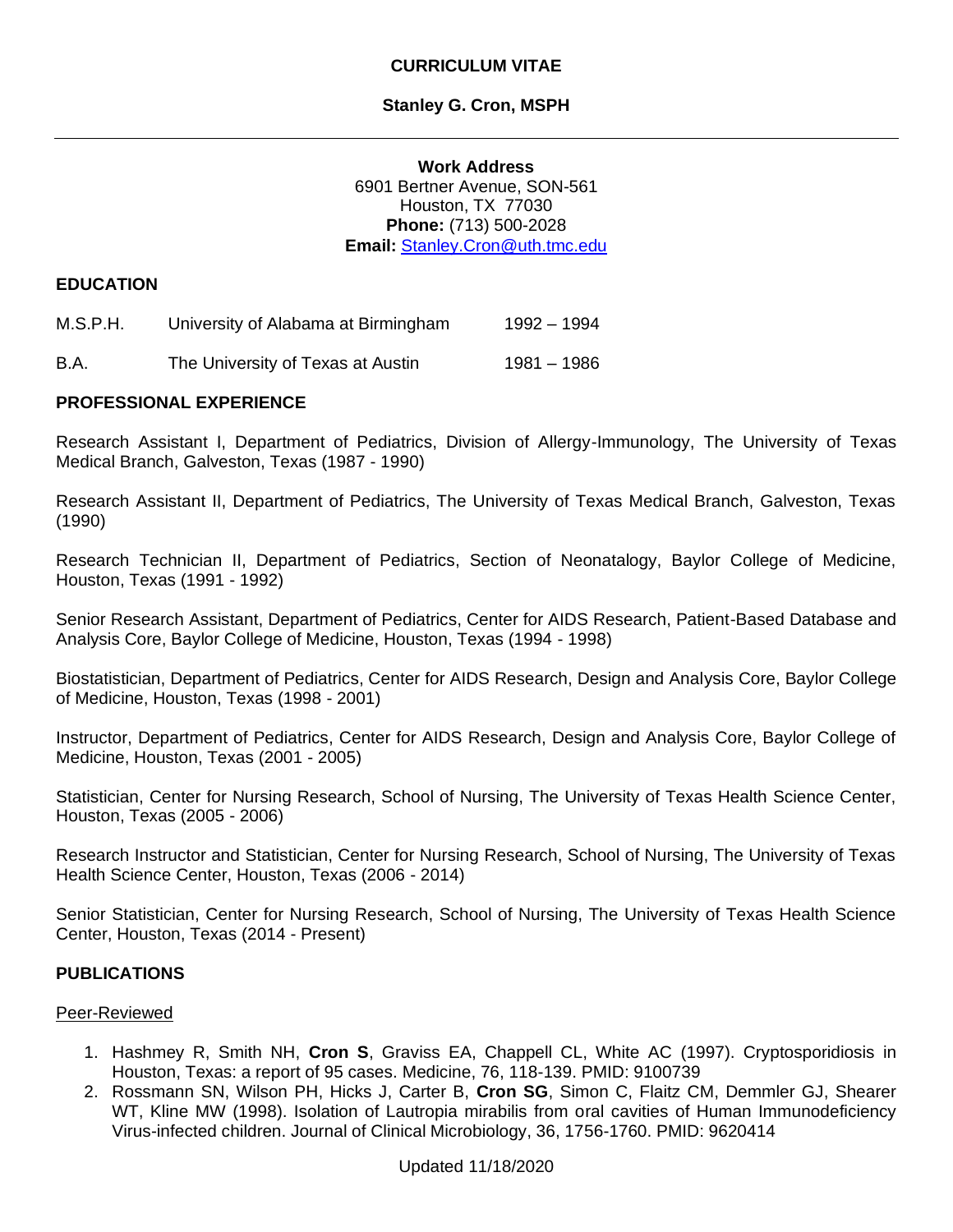- 3. Hicks MJ, Carter AB, Rossmann SN, Demmler GJ, Simon CL, **Cron SG**, Flaitz CM, Shearer WT, Kline MW (1998). Detection of fungal organisms in saliva from HIV-infected children: a preliminary cytologic analysis. Pediatric Dentistry, 20, 162-168. PMID: 9635310
- 4. Smith NH, **Cron S**, Valdez LM, Chappell CL, White AC (1998). Combination drug therapy for cryptosporidiosis in AIDS. Journal of Infectious Diseases, 178, 900-903. PMID: 9728569
- 5. Flaitz CM, Hicks MJ, Carter AB, Rossmann SN, Demmler GJ, Simon CL, **Cron SG**, Shearer WT, Kline MW (1998). Saliva collection technique for cytologic, microbiologic, and viral evaluation in pediatric HIV infection. Journal of Dentistry for Children, 65, 318-324. PMID: 9795735
- 6. Kozinetz CA, Carter AB, Simon C, Hicks MJ, Rossmann SN, Flaitz CM, **Cron SG**, Kline MW (2000). Oral manifestations of pediatric vertical HIV infection. AIDS Patient Care and STD's, 14, 89-94. PMID: 10743521
- 7. Hicks MJ, Flaitz CM, Carter AB, **Cron SG**, Rossmann SN, Simon CL, Demmler GJ, Kline MW (2000). Dental caries in HIV-infected children: a longitudinal study. Pediatric Dentistry, 22, 359-364. PMID: 11048301
- 8. Ramsook C, Childers K, **Cron SG**, Nirken M (2000). Comparison of blood-culture contamination rates in a pediatric emergency room: newly inserted intravenous catheters versus venipuncture. Infection Control and Hospital Epidemiology, 21, 649-651. PMID: 11083181
- 9. Mbawuike IN, Wells J, Byrd R, **Cron SG**, Glezen WP, Piedra PA (2001). HLA-restricted CD8+ cytotoxic T lymphocyte, interferon-gamma, and interleukin-4 responses to respiratory syncytial virus infection in infants and children. Journal of Infectious Diseases, 183, 687-696. PMID: 11181144
- 10. White AC, **Cron SG**, Chappell CL (2001). Paromomycin in cryptosporidiosis. Clinical Infectious Diseases, 32, 1516-1517. PMID: 11317257
- 11. Lee B-N, Hammill H, Popek EJ, **Cron S**, Kozinetz C, Paul M, Shearer WT, Reuben JM (2001). Production of interferons and beta-chemokines by placental trophoblasts of HIV-1-infected women. Infectious Diseases in Obstetrics and Gynecology, 9, 95-104. PMID: 11495560
- 12. Shearer WT, Lee B-N, **Cron SG**, Rosenblatt HM, Smith EO, Lugg DJ, Nickolls PM, Sharp RM, Rollings K, Reuben JM (2002). Suppression of human anti-inflammatory plasma cytokines IL-10 and IL1-RA with elevation of proinflammatory cytokine IFN-gamma during the isolation of the Antarctic winter. Journal of Allergy and Clinical Immunology, 109, 854-857. PMID: 11994711
- 13. Reuben JM, Lee B-N, Paul M, Kline MW, **Cron SG**, Abramson S, Lewis D, Kozinetz CA, Shearer WT (2002). Magnitude of interferon-gamma production in HIV-1-infected children is associated with virus suppression. Journal of Allergy and Clinical Immunology, 110, 255-261. PMID: 12170266
- 14. Piedra PA, **Cron SG**, Jewell A, Hamblett N, McBride R, Palacio MA, Ginsberg R, Oermann CM, Hiatt PW, the Purified Fusion Protein Vaccine Study Group (2003). Immunogenicity of a new purified fusion protein vaccine to respiratory syncytial virus: a multi-center trial in children with cystic fibrosis. Vaccine, 21, 2448-2460. PMID: 12744878
- 15. Piedra PA, Jewell AM, **Cron SG**, Atmar RL, Glezen WP (2003). Correlates of immunity to respiratory syncytial virus (RSV) associated-hospitalization: establishment of minimum protective threshold levels of serum neutralizing antibodies. Vaccine, 21, 3479-3482. PMID: 12850364
- 16. Fesseha AK, Eidem BW, DiBardino DJ, **Cron SG**, McKenzie ED, Fraser CD, Price JF, Chang AC, Mott AR (2005). Neonates with aortic coarctation and cardiogenic shock: presentation and outcomes. Annals of Thoracic Surgery, 79, 1650-1655. PMID: 15854946
- 17. Vaseliu N, Carter AB, Kline NE, Kozinetz C, **Cron SG**, Matusa R, Kline MW (2005). Longitudinal study of the prevalence and prognostic implications of oral manifestations in Romanian children infected with human immunodeficiency virus type-1. Pediatric Infectious Disease Journal, 24, 1067-1071. PMID: 16371867
- 18. **Cron SG** (2006). Statistical significance. Research in Nursing & Health, 29, 165. PMID: 16532481
- 19. Garcia DF, Hiatt PW, Jewell A, Schoonover SL, **Cron SG**, Riggs M, Grace S, Oermann CM, Piedra PA (2007). Human metapneumovirus and respiratory syncytial virus infections in older children with cystic fibrosis. Pediatric Pulmonology, 42, 66-74. PMID: 17123316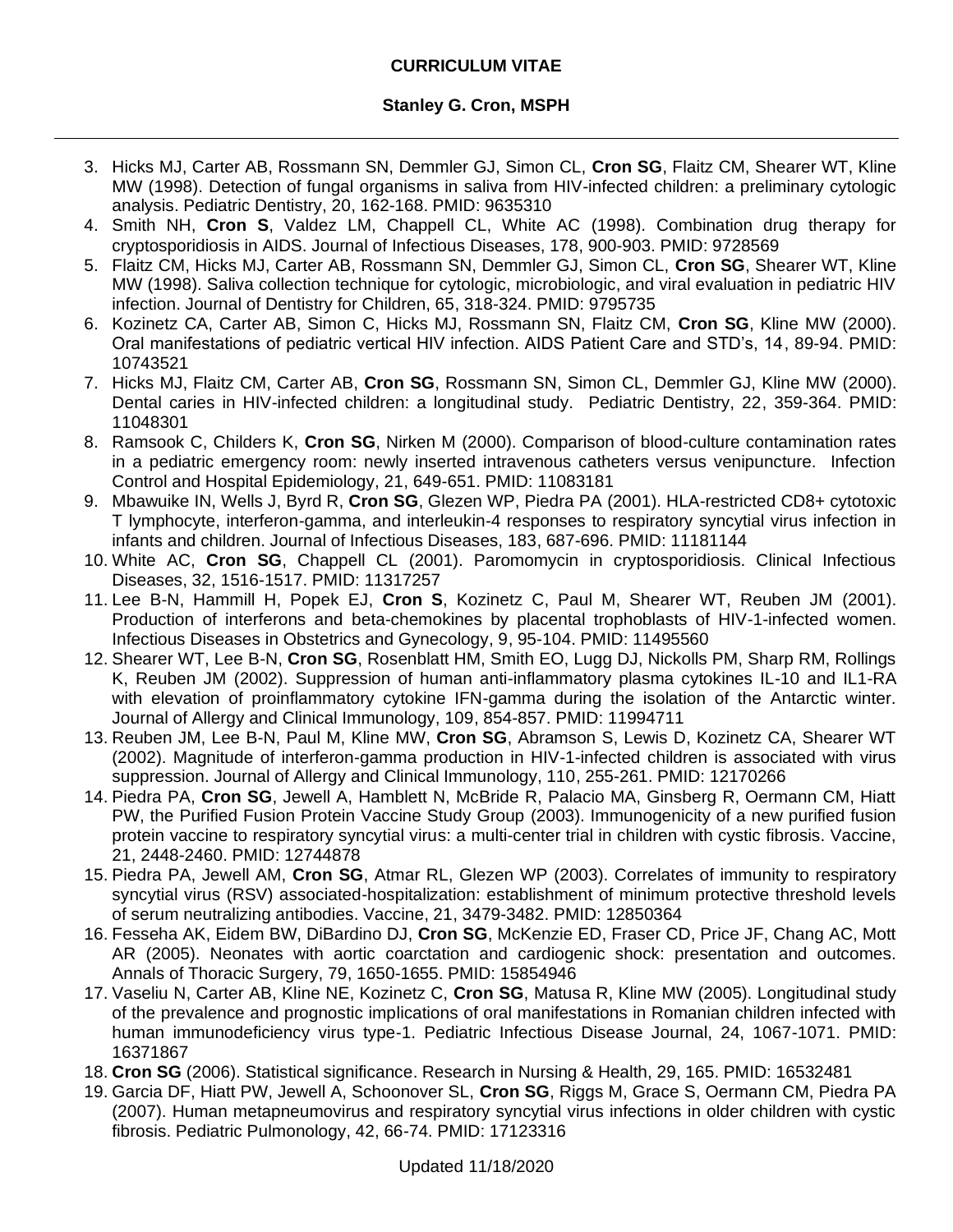- 20. John JB, **Cron SG**, Kung GC, Mott AR (2007). Intracardiac thrombi in pediatric patients: presentation profiles and clinical outcomes. Pediatric Cardiology, 28, 213-220. PMID: 17404682
- 21. Bennett BL, Garofalo RP, **Cron SG**, Hosakote YM, Atmar RL, Macias CG, Piedra PA (2007). Immunopathogenesis of respiratory syncytial virus bronchiolitis. Journal of Infectious Diseases, 195, 1532-1540. PMID: 17436234
- 22. Marcus MT, Liehr P, Schmitz J, Moeller FG, Swank P, Fine PM, **Cron S**, Granmayeh LK, Carroll DD (2007). Behavioral therapies trials: a case example. Nursing Research, 56, 210-216. PMID: 17495577
- 23. Wiener B, Chacko S, **Cron SG**, Cohen MZ (2007). Guideline development and education to insure accurate and consistent pulmonary artery wedge pressure (PAWP) measurement by nurses in intensive care units. Dimensions of Critical Care Nursing, 26, 263-268. PMID: 18090148
- 24. Castro C, Persson D, Bergstrom N, **Cron S** (2008). Surviving the storms: emergency preparedness in Texas nursing facilities and assisted living facilities. Journal of Gerontological Nursing, 34, 9-16. PMID: 18714601
- 25. Marcus MT, Schmitz J, Moeller FG, Liehr P, **Cron SG**, Swank P, Bankston S, Carroll D, Granmayeh LK (2009). Mindfulness-based stress reduction in therapeutic community treatment: A stage 1 trial. American Journal of Drug and Alcohol Abuse, 35, 103-108. PMID: 19322731
- 26. Ostwald SK, Godwin KM, Cheong H, **Cron SG** (2009). Predictors of resuming therapy within four weeks after discharge from inpatient rehabilitation. Topics in Stroke Rehabilitation, 16, 80-91. PMID: 19443350
- 27. Wiener B, Chacko S, Brown TR, **Cron SG**, Cohen MZ (2009). Delphi survey of research priorities. Journal of Nursing Management, 17, 532-538. PMID: 19575711
- 28. Ostwald SK, Bernal MP, **Cron SG**, Godwin KM (2009). Stress experienced by stroke survivors and spousal caregivers during the first year after discharge from inpatient rehabilitation. Topics in Stroke Rehabilitation, 16, 93-104. PMID: 19581196
- 29. Ostwald SK, Godwin KM, **Cron SG** (2009). Predictors of life satisfaction in stroke survivors and spousal caregivers twelve to twenty-four months post discharge from inpatient rehabilitation. Rehabilitation Nursing, 34, 160-167. PMID: 19583057
- 30. Padhye NS, **Cron SG**, Gusick GM, Hamlin SK, Hanneman SK (2009). Randomization for clinical research: An easy-to-use spreadsheet method. Research in Nursing and Health, 32, 561–566. PMID: 19606450
- 31. Rapp MP, Nelson F, Oliver M, Bergstrom N, **Cron SG** (2009). Comparison of commonly used placement sites for activity monitoring. Biological Research for Nursing, 11, 302-309. PMID: 19617236
- 32. Bankston SM, Carroll DD, **Cron SG**, Granmayeh LK, Marcus MT, Moeller FG, Schmitz JM, Swank P, Liehr PR (2009). Substance abuser impulsivity decreases with a nine-month stay in a therapeutic community. American Journal of Drug and Alcohol Abuse, 35, 417-420. PMID: 20014910
- 33. Rapp MP, Nelson F, Slomka J, Persson D, **Cron SG**, Bergstrom N (2010). Practices and outcomes: Pressure ulcer management in nursing facilities. Nursing Administration Quarterly, 34, E1-E11. PMID: 20234241
- 34. Armstrong TS, **Cron SG**, VeraBolanos E, Gilbert MR, Kang D-H (2010). Risk factors for fatigue severity in primary brain tumor patients. Cancer, 116, 2707-2715. PMID: 20235192
- 35. Liehr P, Marcus MT, Carroll D, Granmayeh LK, **Cron SG**, Pennebaker JW (2010). Linguistic analysis to assess the effect of a mindfulness intervention on self-change for adults in substance use recovery. Substance Abuse, 31, 79-85. PMID: 20408059
- 36. Gallagher MR, **Cron SG**, Meininger JC (2010). Nocturnal sleep duration and its relation to obesity in Latino women and preschool children. Hispanic Health Care International, 8, 209-216.
- 37. Frazier L, Yu E, Sanner J, Liu F, Udtha M, **Cron S**, Coulter S, Bogaev RC (2012). Gender differences in self-reported symptoms of depression among patients with acute coronary syndrome. Nursing Research and Practice, 2012, 109251. PMID: 22567222
- 38. Decker S, Wardell DW, **Cron SG** (2012). Using a healing touch intervention in older adults with persistent pain: A feasibility study. Journal of Holistic Nursing, 30, 205-213. PMID: 22713606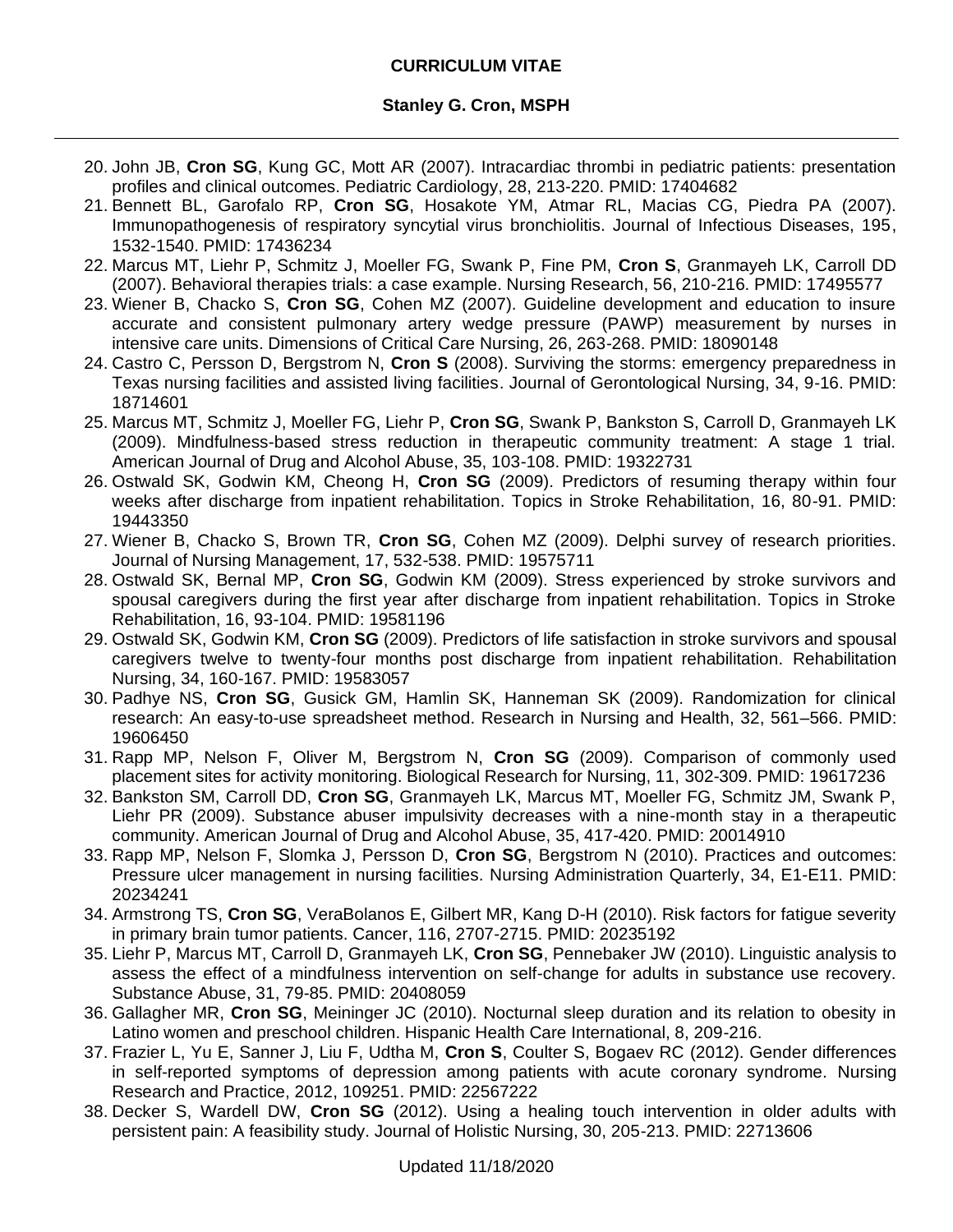- 39. Godwin KM, Ostwald SK, **Cron SG**, Wasserman J (2013). Long-term health-related quality of life of stroke survivors and their spousal caregivers. Journal of Neuroscience Nursing, 45, 147-154. PMID: 23558977
- 40. Ostwald SK, Godwin KM, **Cron SG**, Kelley CP, Hersch G, Davis S (2013). Home-based psychoeducational and mailed information programs for stroke-caregiving dyads post-discharge: A randomized trial. Disability and Rehabilitation, 36, 55-62. PMID: 23594060
- 41. Frazier L, Sanner J, Yu E, **Cron SG**, Moeller FG (2013). Using a single screening question for depressive symptoms in patients with acute coronary syndrome. The Journal of Cardiovascular Nursing, 29, 347-353. PMID: 23635808
- 42. Ostwald SK, Godwin KM, Ye F, **Cron SG** (2013). Serious adverse events experienced by survivors of stroke in the first year following discharge from inpatient rehabilitation. Rehabilitation Nursing, 38, 254- 263. PMID: 23686536
- 43. Marcus MT, Taylor WC, Walker T, Carroll DD, **Cron SG**, Marcus-Mendoza ST, Liehr P (2013). Project SMART: An interdisciplinary collaboration to design and test a mentored health promotion program for school children. Journal of Addictions Nursing, 24, 20-28. PMID: 24622526
- 44. Marcus MT, Schmitz J, Moeller FG, Liehr P, Swank P, **Cron SG**, Carroll DD (2013). Stress and length of stay in therapeutic community treatment for adolescents with substance use disorders. Addictive Disorders & Their Treatment, 12, 175-182.
- 45. Morris DW, Goldschmidt M, Keene H, **Cron SG** (2014). Microbial contamination of power toothbrushes: A comparison of solid-head versus hollow-head designs. Journal of Dental Hygiene, 88, 237-242. PMID: 25134956
- 46. Hyde ER, Luk B, **Cron S**, Kusic L, McCue T, Bauch T, Kaplan H, Tribble G, Petrosino JF, Bryan NS (2014). Characterization of the rat oral microbiome and the effects of dietary nitrate. Free Radical Biology and Medicine, 77, 249-257. PMID: 25305639
- 47. Ross MET, Kang D-H, **Cron S** (2014). Psychological profile, salivary cortisol, C-reactive protein, and perceived health of grandmothers with childrearing responsibility. Journal of Family Issues, 36, 1904- 1927.
- 48. Shelley GK, Castro C, **Cron SG** (2015). Utilizing online tools to increase volunteer ombudsmen presence in long-term care. Geriatric Nursing, 36, 52-56. PMID: 25498919
- 49. Hanneman SK, Gusick GM, Hamlin SK, Wachtel SJ, **Cron SG**, Jones DJ, Oldham SA (2015). Manual vs automated lateral rotation to reduce preventable pulmonary complications in ventilator patients. American Journal of Critical Care, 24, 24-32. PMID: 25554551
- 50. Kang D-H, Boss L, Barrientos M, Perikala S, **Cron S** (2015). Stress-related biobehavioral profile of senior nursing students. Journal of Nursing Education and Practice, 5, 129-140.
- 51. Drake SA, **Cron SG**, Giardino A, Trevino V, Nolte KB (2015). Comparative analysis of the public health role of two types of death investigation systems in Texas: Application of essential services. Journal of Forensic Sciences, 60, 914-918. PMID: 25786511
- 52. Yap TL, Rapp MP, Kennerly S, **Cron SG**, Bergstrom N (2015). Comparison study of Braden Scale and time-to-erythema measures in long-term care. Journal of Wound, Ostomy & Continence Nursing, 42, 461-467. PMID: 26336042
- 53. Boss L, Branson S, **Cron S**, Kang D-H (2015). Spiritual pain in Meals on Wheels' clients. Healthcare, 3, 917-932. PMID: 27417804
- 54. Di Fiore PM, Reyes A, Dorn SO, **Cron SG**, Ontiveros JC (2016). Evaluation of a calcium silicate-based cement as a root reinforcement material for endodontically treated maxillary anterior teeth. The Journal of Prosthetic Dentistry, 115, 35-41. PMID: 26412005
- 55. Drake SA, Garza B, **Cron SG**, Wolf DA (2016). Suicide within 72 hours after discharge from health care settings: Decedent characteristics. The American Journal of Forensic Medicine and Pathology, 37, 32- 34. PMID: 26600232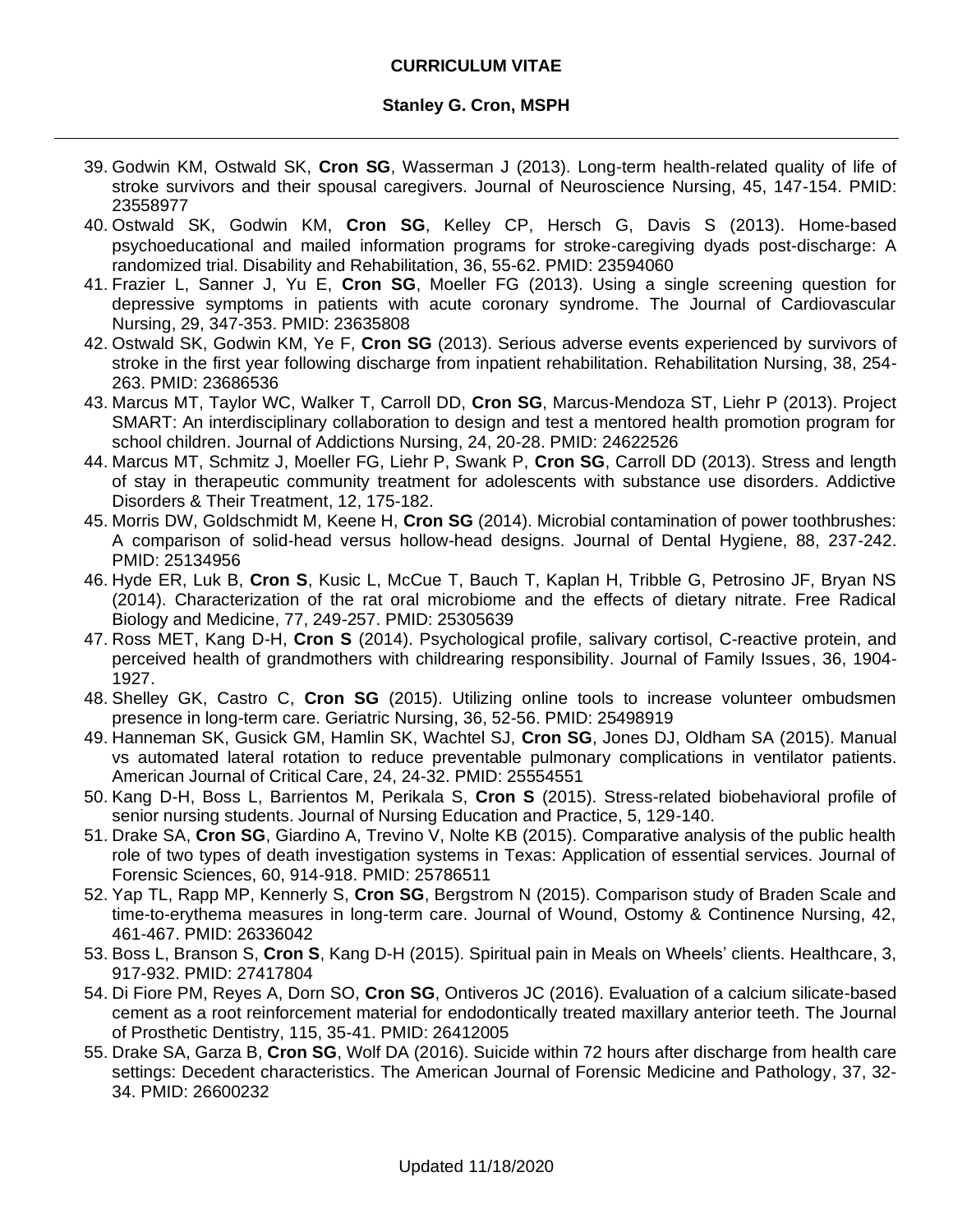- 56. Clary JA, Ontiveros JC, **Cron SG**, Paravina RD (2016). Influence of light source, polarization, education, and training on shade matching quality. The Journal of Prosthetic Dentistry, 116, 91-97. PMID: 26851189
- 57. Boss L, Branson S, **Cron S**, Kang D-H (2016). Biobehavioral examination of religious coping, psychosocial factors, and executive function in homebound older adults. Religions, 7, 42.
- 58. Busen NH, Hanks RG, Giardino ER, **Cron S** (2016). An assessment of the human papillomavirus immunization knowledge, practices, and prevention among a cohort of urban college students. Journal of Nursing & Interprofessional Leadership in Quality & Safety, 1, 4.
- 59. Branson S, Boss L, **Cron S**, Kang D-H (2016). Examining differences between homebound older adult pet owners and non-pet owners in depression, systemic inflammation, and executive function. Anthrozoös, 29, 323-334.
- 60. Branson SM, Boss L, **Cron S**, Turner DC (2017). Depression, loneliness, and pet attachment in homebound older adult cat and dog owners. Journal of Mind and Medical Sciences, 4, 38-48.
- 61. Drake SA, Wolf DA, Meininger JC, **Cron SG**, Reynolds T, Wade CE, Holcomb JB (2017). Methodology to reliably measure preventable trauma death rate. Trauma Surgery & Acute Care Open, 2, 1-6. PMID: 29766101
- 62. Nash AJ, Marcus MT, **Cron S**, Scamp N, Truitt M, McKenna Z (2017). Preparing nursing students to work with patients with alcohol or drug-related problems. Journal of Addictions Nursing, 28, 124-130. PMID: 28863053
- 63. Mbue ND, Wang J, **Cron SG**, Anderson JA (2017). A multiple behavior self-monitoring intervention for African-American veterans with type 2 diabetes: A feasibility implementation study. Journal of the National Black Nurses Association, 28, 1-8. PMID: 29932560
- 64. Sanner J, Grove ML, Yu E, Moeller FG, **Cron SG**, Boerwinkle E, Morrison AC, Frazier L (2018). Effects of gender-specific differences, inflammatory response, and genetic variation on the associations among depressive symptoms and the risk of major adverse coronary events in patients with acute coronary syndrome. Biological Research for Nursing, 20, 168-176. PMID: 29298497
- 65. Santa Maria D, Reagan E, Markham C, Guilamo-Ramos V, **Cron S** (2018). Feasibility and efficacy of a student nurse-delivered, parent-based sexual health curriculum in underserved communities: A pilot randomized-controlled trial. Pediatric Nursing, 44, 12-16.
- 66. Drake SA, Holcomb JB, Yang Y, Thetford C, Myers L, Brock M, Wolf DA, **Cron S**, Persse D, McCarthy J, Kao L, Todd SR, Naik-Mathuria BJ, Cox C, Kitagawa R, Sandberg G, Wade CE (2018). Establishing a regional trauma preventable/potentially preventable death rate. Annals of Surgery. PMID: 30067544
- 67. Nash A, Collier C, Engebretson J, **Cron S** (2019). Testing the feasibility of measuring recovery in adolescent participants of an alternative peer group: Lessons learned and next steps. Journal of Adolescent Research, 34, 655-682.
- 68. Mackavey C, **Cron S** (2019). Innovative strategies: Increased engagement and synthesis in online advanced practice nursing education. Nurse Education Today, 76, 85-88. PMID: 30776533
- 69. Richey SA, Capezuti E, **Cron SG**, Reed D, Torres-Vigil I, de Oliveira Otto MC (2019). Development and testing of the Pain Assessment Tool in Cognitively Impaired Elders (PATCIE): Nonverbal pain behaviors in African American and Caucasian nursing home residents with dementia. Pain Management Nursing, 21, 187-193. PMID: 31604681
- 70. Santa Maria D, Cuccaro P, Bender K, **Cron S**, Fine M, Sibinga E (2020). Feasibility of a mindfulnessbased intervention with sheltered youth experiencing homelessness. Journal of Child and Family Studies, 29, 261-272.
- 71. Love MF, Sharrief A, LoBiondo-Wood G, **Cron SG**, Sanner Beauchamp JE (2020). The effects of meditation, race, and anxiety on stroke survivor resilience. Journal of Neuroscience Nursing, 52, 96- 102. PMID: 32149852
- 72. **Cron SG** (2020). The role of statistical analysis in modern nursing research. Research in Nursing & Health, 43, 301. PMID: 32378248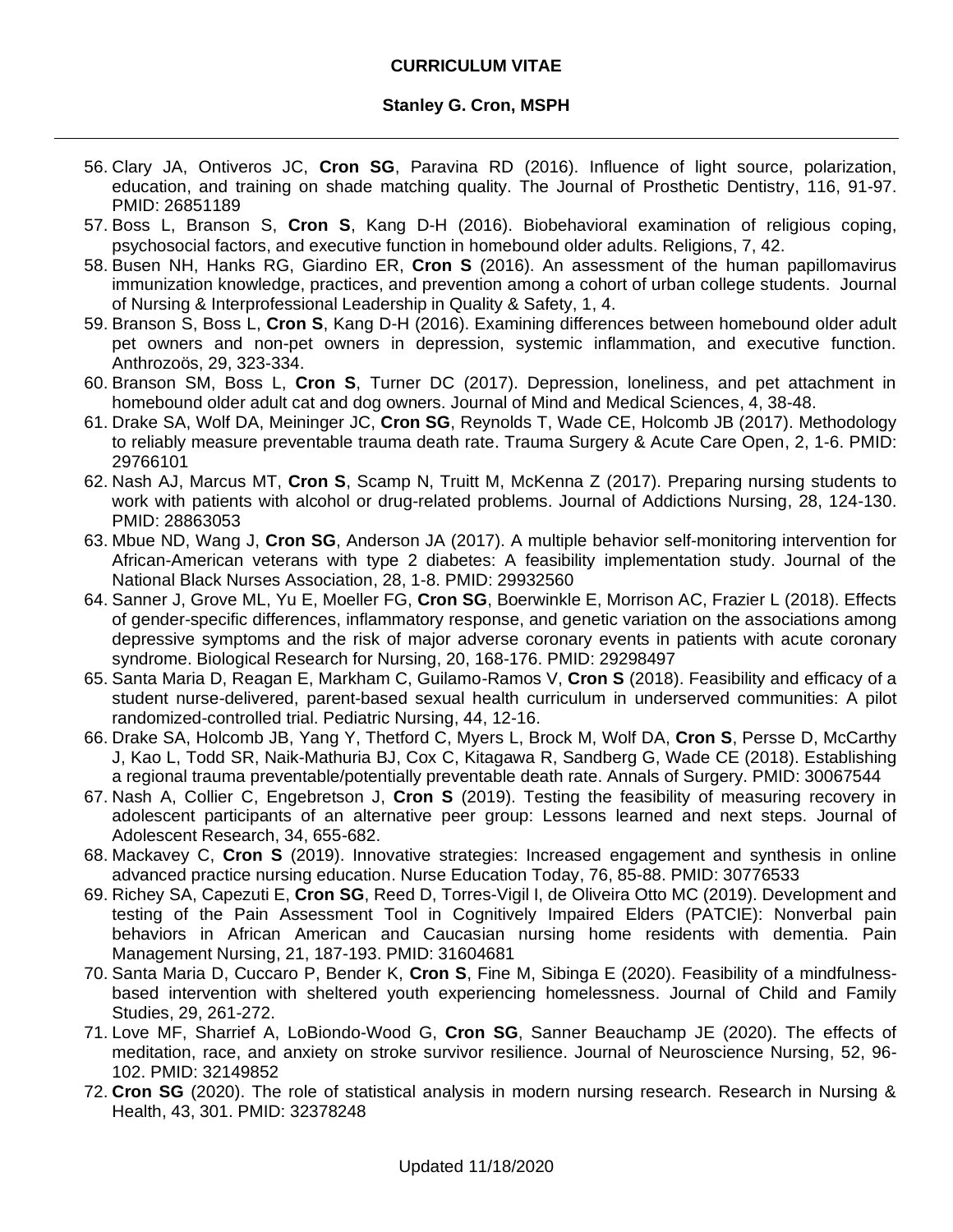### **Stanley G. Cron, MSPH**

73. Achilike S, Beauchamp JES, **Cron SG**, Okpala M, Payen SS, Baldridge L, Okpala N, Montiel TC, Varughese T, Love M, Fagundes C, Savitz S, Sharrief A (2020). Caregiver burden and associated factors among informal caregivers of stroke survivors. Journal of Neuroscience Nursing, 52, 277-283. PMID: 33156591

### **PRESENTATIONS**

#### National

Managing data for a long-term clinical research study with SAS/ASSIST software. Twenty-First Annual SAS Users Group International Conference, March 11, 1996, Chicago, Illinois.

Manipulating clinical research data with the TRANSPOSE procedure in SAS/ASSIST software. Twenty-Second Annual SAS Users Group International Conference, March 18, 1997, San Diego, California.

Risk factors for lower respiratory tract illness during the first two respiratory syncytial virus (RSV) seasons. 38<sup>th</sup> Annual Meeting of the Infectious Diseases Society of America, September 8-9, 2000, New Orleans, Louisiana.

Respiratory syncytial virus (RSV) infection and lower respiratory tract illness in children during the first three RSV seasons. 41<sup>st</sup> Annual Meeting of the Infectious Diseases Society of America, October 10, 2003, San Diego, California.

# **PROFESSIONAL SERVICE**

#### Institutional Service

Member, Master's Council, School of Nursing, The University of Texas Health Science Center, Houston, Texas (2006-2007, 2009-2012)

Member, Faculty Life Council, School of Nursing, The University of Texas Health Science Center, Houston, Texas (2007-2009, 2013-2014)

Member, Online Education Task Force, School of Nursing, The University of Texas Health Science Center, Houston, Texas (2012)

#### Manuscript Reviewer

Disability and Rehabilitation

Journal of Affective Disorders

#### **TEACHING**

#### Courses Taught

Instructor, Elementary Statistics (PSYC 2317), Behavioral Sciences Department, San Jacinto College South, Houston, Texas (Spring 1999)

Co-Instructor, Statistics in Nursing (N5506), School of Nursing, The University of Texas Health Science Center, Houston, Texas (Fall 2006-Summer 2014)